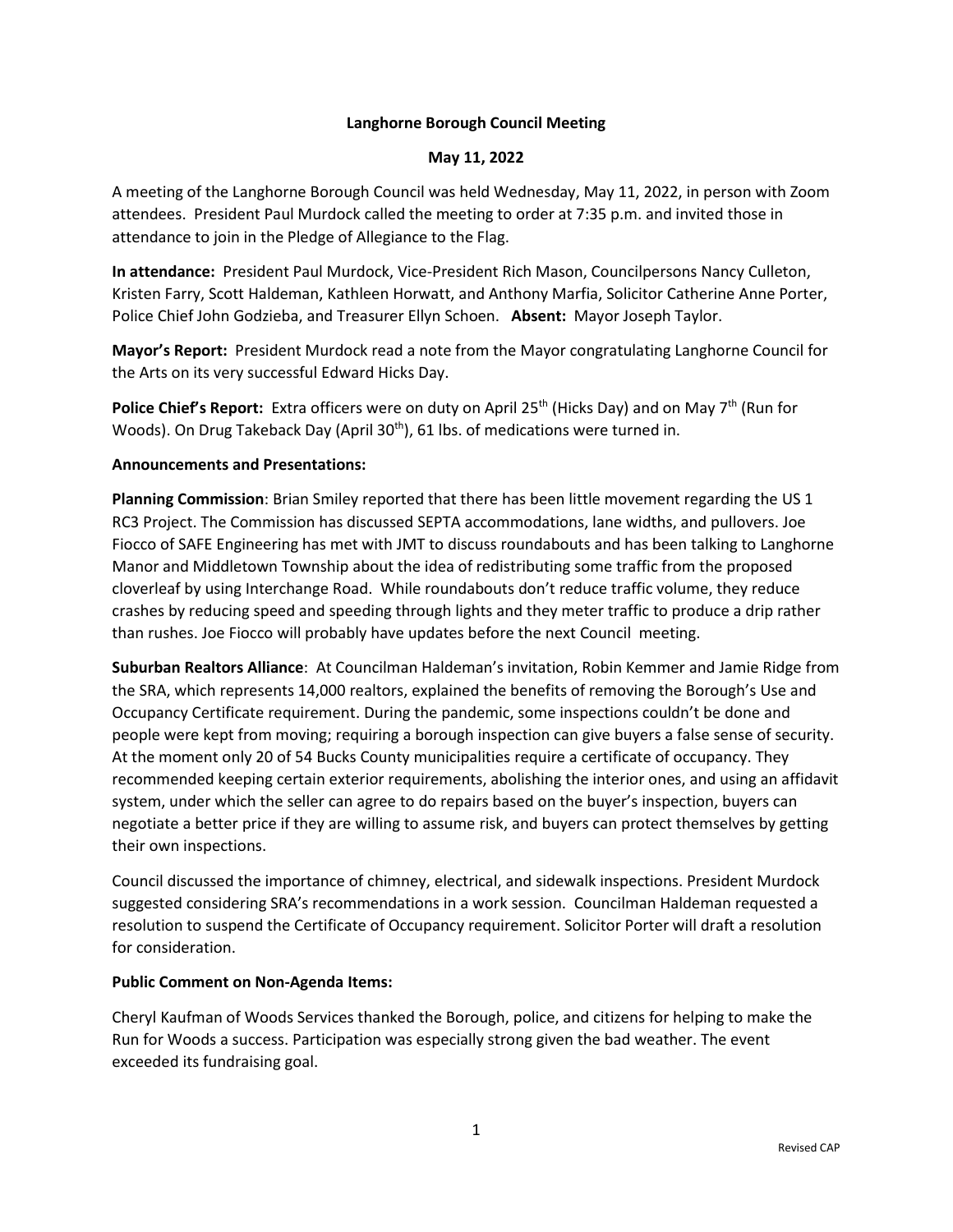Don Minnick, 149 W Richardson Avenue, Vice Commander of the Jesse Soby Post, thanked the Borough for its donation to the Memorial Day Parade. The public is welcome at parade planning meetings.

Bill Tynan, 219 E Richardson Ave., asked whether traffic roundabout studies done during pandemic times can yield good data. He was advised to save the question for the later public comment period.

Paul Schneider, 233 N Bellevue Avenue, asked whether the movement of public comment on agenda items to later in the meeting was a permanent change. President Mason replied that it was done to expedite routine business that has been delayed during discussion of RC3.

Beth Delaney, 119 W Marshall Avenue, asked for an update on Woods' potential sale of the Crestview property. Cheryl Kaufman confirmed that the residences there have been vacated. Solicitor Porter advised that Toll Brothers had submitted escrow checks to pay for the professional fees but had taken no further steps, and that any plan submitted by Toll would go to the Zoning Hearing Board and Planning Commission before it came to Council.

Beverly Adams, 118 W Richardson Ave., thanked Council again for its service and asked that people treat each other with respect.

Patrick Carr, 240 N Green St., reported that unsightly telephone poles that were not being used had still not been removed and was advised that Comcast's cooperation was still needed.

**Letter to Representative Farry:** Vice President Mason circulated a revised draft of the proposed letter in response to Representative Farry's March  $18<sup>th</sup>$  email. The revisions were based on comments made during the April 25<sup>th</sup> work session. Councilwoman Farry appreciated the revisions but felt a phone call would have sufficed instead of a letter with this level of formality. Councilwoman Culleton felt that a written response was necessary and that the revised letter was respectful in tone.

**Motion:** On motion of Councilwoman Horwatt, seconded by Councilwoman Culleton, Council voted 4-3 to send the revised letter. In opposition were Councilmembers Murdock, Haldeman and Farry.

**ARPA Initial Report**: Councilwoman Horwatt found the report difficult but was able to complete it with help from others. She recommended using the funds for one big project such as Richardson Avenue drainage. Councilmembers Horwatt, Murdock, and Haldeman are now listed in the ARPA database. The Borough municipal workers were issued checks for \$500 each for working extra hours during COVID.

**West Richardson Avenue Drainage**: Councilwoman Horwatt will give CKS the documents provided by the prior engineer and will ask for a recommendation and estimate to remedy the problem.

**Manager's Report:** President Murdock thanked council members Haldeman, Mason, and Culleton for stepping up to help in the absence of a manager and Councilwoman Horwatt for doing the ARPA report.

**Personnel Committee:** Vice President Mason sent Council information on a candidate for manager, which will be discussed in executive session.

**Renewal of Auditor's Contract:** Vice President Mason requested access to information to complete the process. There was discussion of the GAAP (generally accepted accounting principles) changes and the impact of these on municipal audits.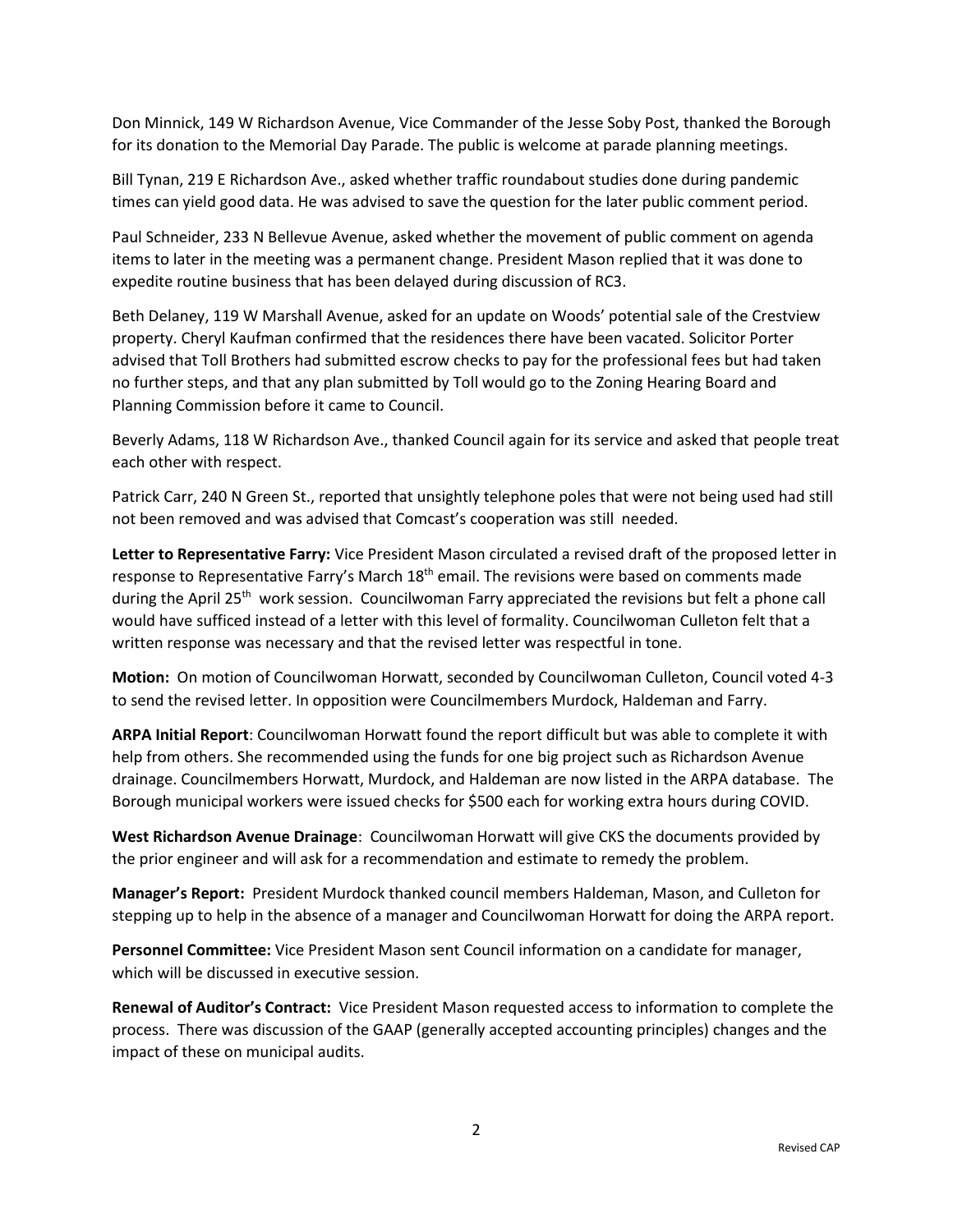**Insurance Renewals:** Vice President Mason asked for information to complete the renewal process and recommended increasing liability limits to \$2,000,000.00. Chief Godzieba and Councilwoman Horwatt will provide the needed information.

**Motion:** On motion of Councilwoman Horwatt seconded by Councilman Marfia, Council voted unanimously to authorize Vice President Mason to negotiate up to a \$300 yearly increase in the insurance premium to secure increase limits to \$2,000,000.

### **Thermoplast:**

**Motion:** On motion of Councilwoman Horwatt seconded by Councilman Haldeman, Council voted unanimously to authorize Armour and Sons to replace the thermoplast at Pine Street and Flowers Avenue, near the AME Church, for a price not to exceed \$2,000, payable from Liquid Fuels.

**Traffic Study Proposals:** Councilwoman Horwatt sent Council the proposals from two engineering firms, SAFE and Pennoni, to study current traffic patterns in all four borough quadrants. Discussion of the two proposals, and a discussion of changes to the Certificate of Occupancy requirement, were postponed until the continuation of this meeting to a later date.

**Engineer:** No report.

## **Approval of Minutes:**

**Motion:** On motion of Vice President Mason seconded by Councilwoman Horwatt, Council voted unanimously to approve the minutes from February, March, and April 2022, as revised by the Solicitor.

### **Approval to Pay the Bills:**

**Motion:** On motion of Councilwoman Farry seconded by Vice President Mason, Council unanimously approved the payment of the bills.

# **Treasurer's Report:**

**Motion:** On motion of Councilwoman Culleton seconded by Councilwoman Farry, Council voted unanimously to accept the Treasurer's Report.

#### **Committees, Boards and Commissions:**

**EAC:** Vice President Mason reported that we need to have dry-run and building stormwater inspections done by June 30 in preparation for the annual report to the DEP due September 30. He will ask CKS to review the report before it is submitted. By next year we will need to have an increased number of sediment reduction credits. Middletown's EAC says they do not need the credits from the retrofit of the bioretention basin at the Methodist Church but will share them with us if we fund the project. Vice President Mason will explore an opportunity to share the costs with PennDOT through Working Lands Investment Partners.

**Fire Company**: No report.

**HARB:** No report.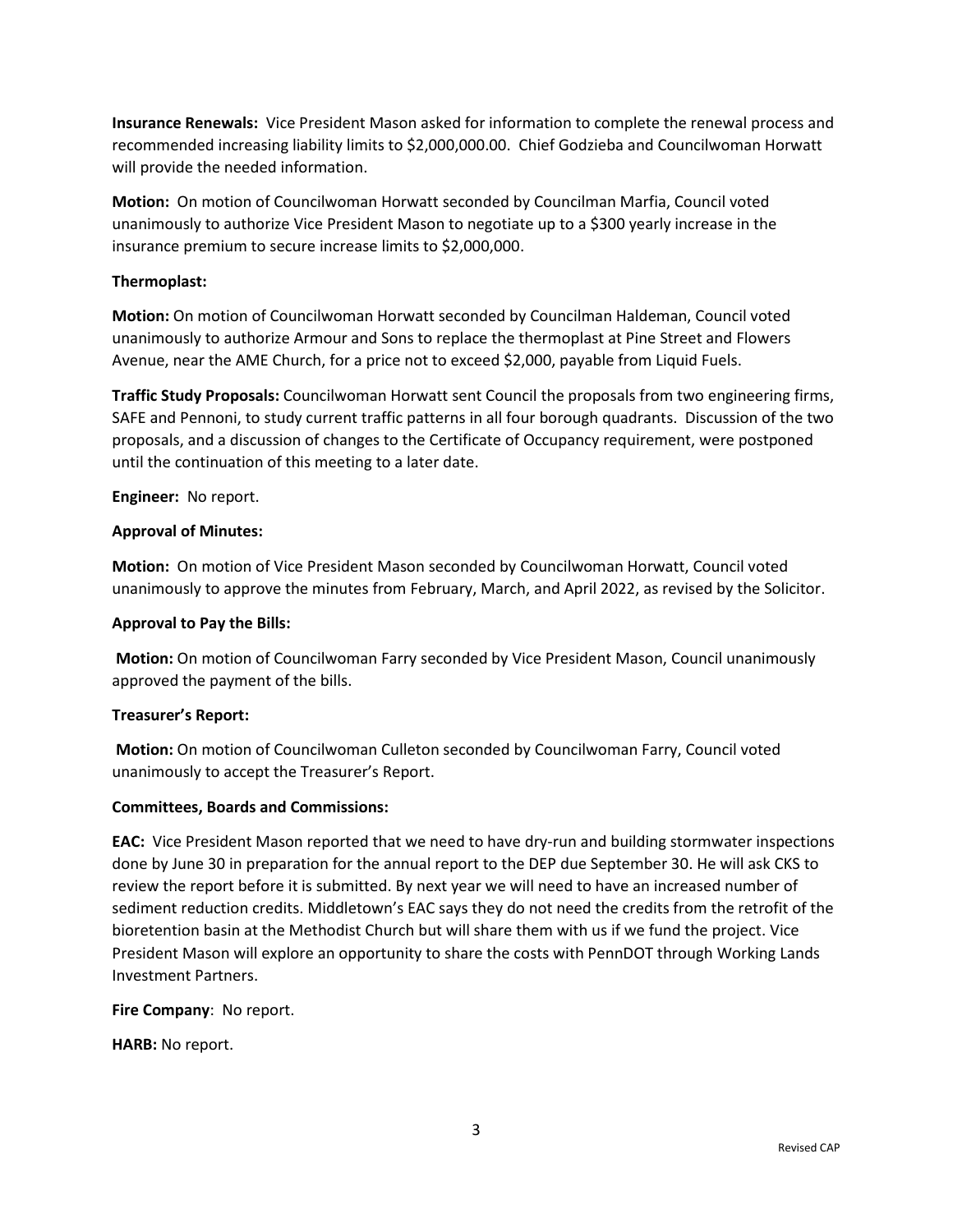LOSI: Pat Carr reported that bad weather forced cancellation of the jazz concert at the farm. Councilwoman Horwatt will register the May 21 Catawissa Cleanup Day so the borough can get a stormwater credit.

**Recreation Board:** Councilwoman Horwatt reported that many people helped with playground mulching on May 10. Due to wet weather, completion of mulching is postponed to May 17. The new swings are here. Dedication of the Mayor's Playground is still scheduled for the day of the Rotary Pet Fair. School district officials will be invited.

**Shade Tree Commission:** Councilwoman Culleton sent Council the report of the April meeting. Arbor Day will take place at a future date in front of the American Legion, where a large tree has been taken down and will be replaced. Chris Blaydon will be in touch with Councilwoman Horwatt about planting an Eastern Redbud at the playground.

**Communications Team**: Councilwoman Culleton plans to post Council minutes starting from January 2021 on the website in addition to all approved minutes going forward. Posted minutes will not include attachments that are kept with minutes in the Borough office.

**Public Comment:** Solicitor Porter reported that on April 26 at 5:30 am she saw a truck and car block the intersection at Maple and Pine and prevent an emergency vehicle from passing.

Fran Grous, 360 Greenridge Rd., Middletown Township, hoped that the idea of replacing the service roads near Route 1 with bike paths will be reconsidered.

Carol Zetterberg, 129 W Marshall Ave., asked if Council's letter to Representative Farry is public. President Murdock replied that it can be obtained under the Right to Know Act and suggested she call Representative Farry's office in a few days to ask for a copy.

Councilwoman Culleton asked President Murdock to share with the rest of Council the petition to PennDOT opposing the partial cloverleaf that resident Beth Delaney gave him at the last meeting. President Murdock will email it to Council. Petition signatures can be viewed in the borough office.

Beverly Adams, 118 W Richardson Ave., reported that a streetlight is out on West Richardson and noted the danger at Gillam and Bellevue, which is not a four-way stop.

Paul Schneider, 233 N Bellevue Avenue, and Pat Carr, 230 N Green St., felt the scheduling of public comment on agenda items for late in the meeting might discourage comment on important issues. President Murdock explained that tonight's format was designed to enable Council to address business other than RC3 before a late hour. Other municipalities use this format or have public comment as each issue comes up. Council will decide on the format for future meetings and consider suggestions to have public comment before hearing from boards and commissions, or to start Council meetings at 7:00 p.m.

Councilman Haldeman reported that the new color printer will be put in tomorrow and the garage doors are ready to be replaced.

Pat Carr, 240 N Green St., asked whether the proposed borough traffic study will address Route 413. Councilwoman Horwatt replied that it will be a holistic look at all quadrants so we can address safety under current conditions. It will also provide a baseline study to help future councils understand the effects of RC3 and press for mitigation.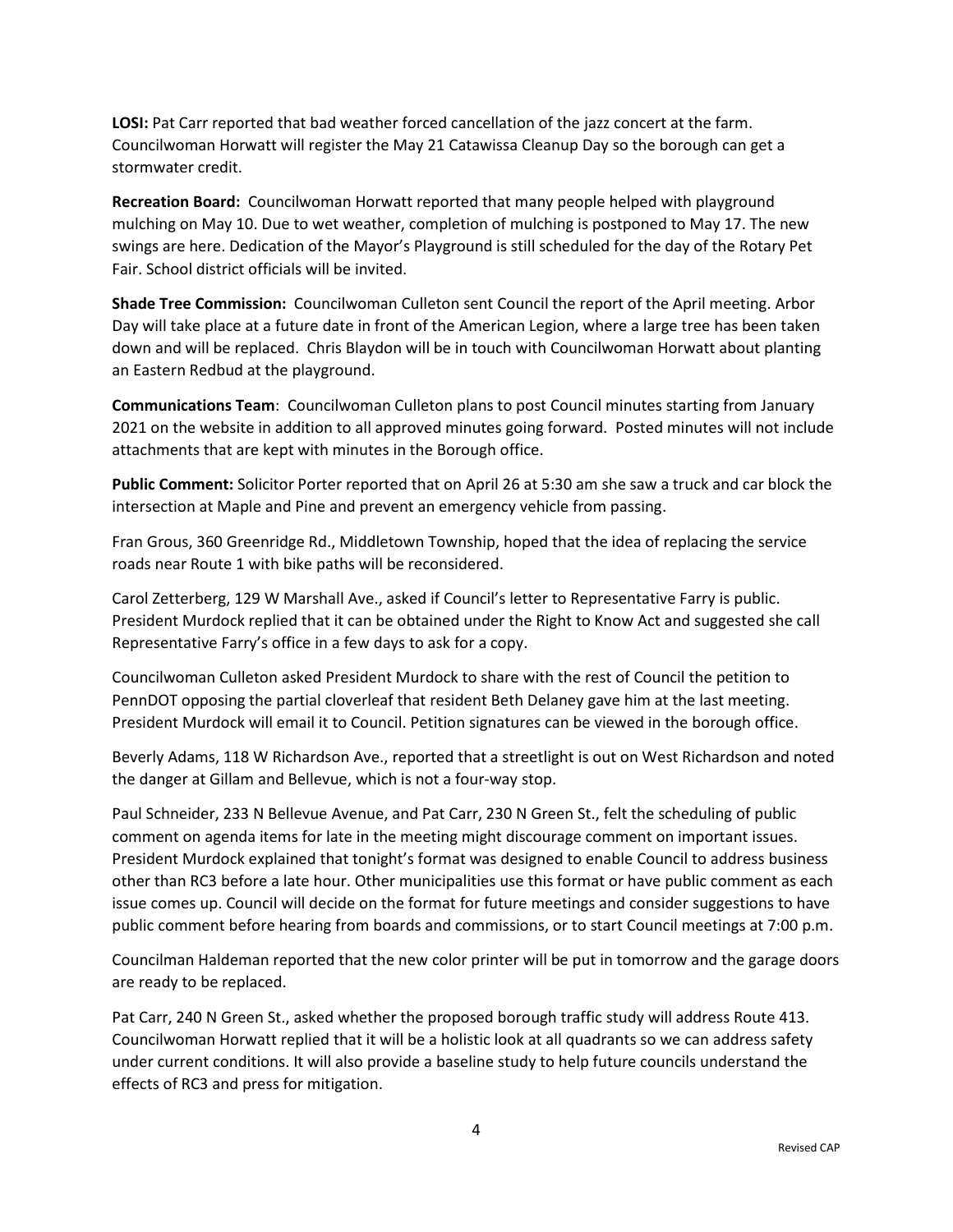Chief Godzieba confirmed that police equipment has not yet been taken out of the Ford Fusion that will be put out to bid. Mileage on the new Durango is 311 (a correction to his written report).

President Murdock confirmed he is the Council liaison to LOSI and that he is the replacement for Councilman Marfia on the RC3 subcommittee.

Carol Zetterberg, 129 W Marshall Ave., asked whether we can buy a street from PennDOT. Councilwoman Horwatt said we would have to sign an agility agreement, but not have to pay.

Sue Taormina, 301 Penncrest Dr., Middletown Township, asked about recourse when her street becomes congested when work is done on Route 413. President Murdock recommended she ask Middletown to work with the Borough and Langhorne Manor on a solution that works for all.

Brian Smiley, 120 E Marshall Avenue, would like to see what other studies the two companies under consideration for the borough traffic study have done.

Fran Grous, 360 Greenridge Rd., Middletown Township, encouraged people to let Middletown supervisors hear their opinions on RC3 and expressed concern about traffic that cuts through her street when Route 413 floods. Councilwoman Horwatt suggested she ask Middletown to put up barriers.

**Executive Session:** On motion of Councilwoman Horwatt, seconded by Councilman Marfia, Council voted unanimously to move into Executive Session at 9:33 p.m. to discuss a personnel matter. Council returned to public session at 10:06 p.m.

**Motion:** On motion of Councilwoman Horwatt, seconded by Vice President Mason, Council voted unanimously to offer the position of Manager to Paul Leonard, subject to background check, and authorized the personnel team to negotiate salary to a maximum of \$50K.

**Motion:** On motion of Vice President Mason seconded by Councilman Marfia, Council voted unanimously to continue the meeting to May 26 at 7:30 p.m. The meeting was suspended at 10:12 p.m.

Respectfully submitted,

Nancy Culleton

Councilwoman/Interim Secretary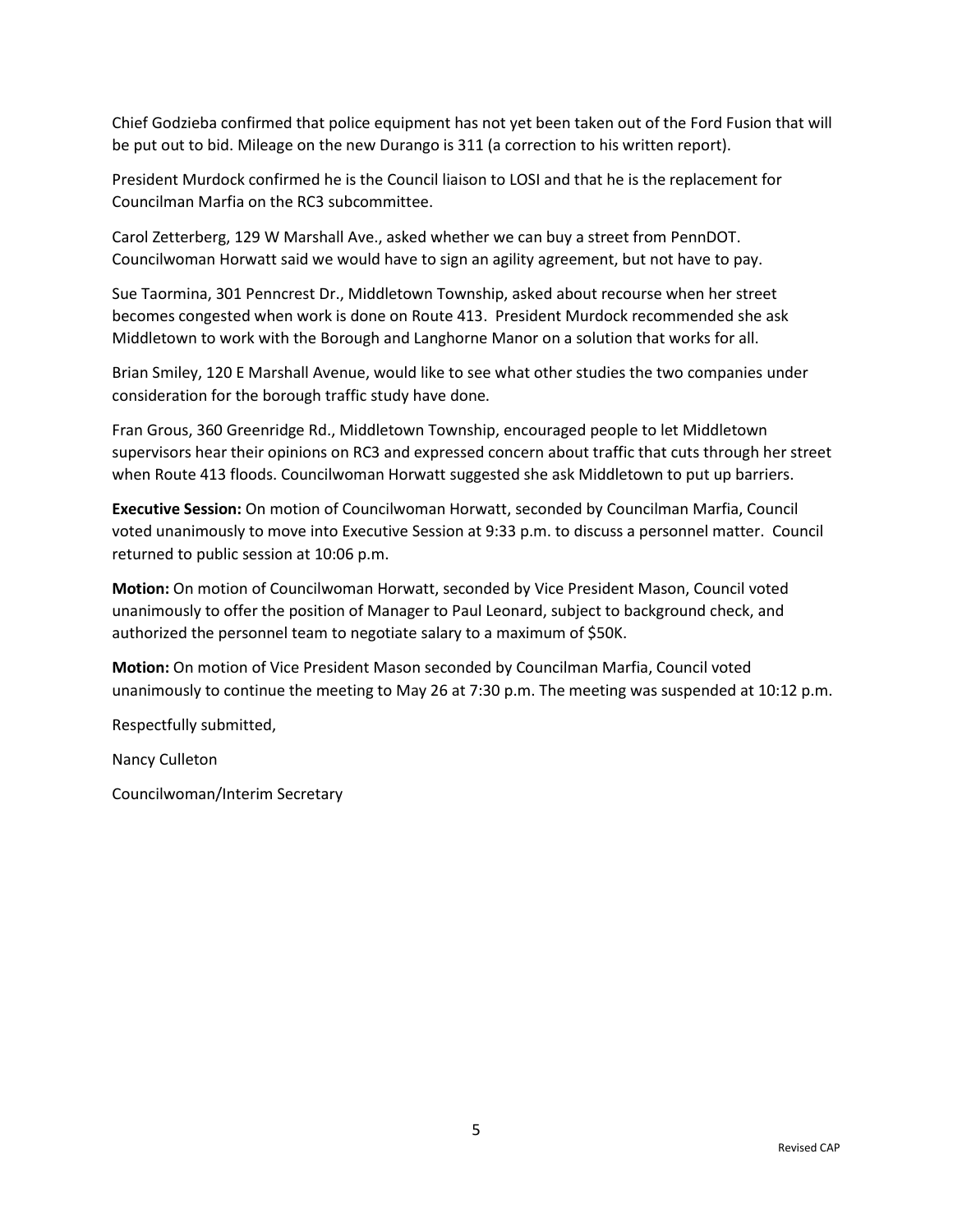# **Langhorne Borough Council Meeting**

### **May 26, 2022**

The continued May  $11<sup>th</sup>$  meeting of the Langhorne Borough Council was held Wednesday, May 26, 2022, in person. President Paul Murdock called the meeting to order at 7:35 p.m. and invited those in attendance to join in the Pledge of Allegiance to the Flag.

**In attendance:** President Paul Murdock, Vice-President Rich Mason, Councilpersons Nancy Culleton, Kristen Farry, Scott Haldeman, Kathleen Horwatt, and Anthony Marfia.

**Traffic Study Proposals:** Council reviewed the proposals of both Pennoni and SAFE Engineering. Councilwoman Horwatt reviewed the goals of the study as explained in the RFP. She stated that Pennoni has helped us in the past with studies of Cherry and Richardson and has helped Middletown with similar issues. She felt that of the two proposals, Pennoni responded to the RFP more directly.

Councilwoman Culleton noted that the Pennoni proposal would primarily gather data on side streets; SAFE proposes using data already gathered on Maple and Pine Streets in conjunction with observations of borough streets and emphasizes collaboration with borough officials. Vice President Mason suggested that SAFE be asked to refine its proposal. Others felt that is not necessary. Both proposals involve studying traffic when school is in session and should not be done before the fall.

Councilwoman Horwatt suggested connecting with a community planner through the Bucks County Planning Commission to get a bigger picture of what's going on with the borough overall, not just with traffic. Council asked her to investigate this idea. She will also ask the county what the next step might be for getting Route 413 renumbered to follow 295 around the borough. A decision on the traffic study proposals was tabled.

There is money in this year's engineering budget to fund the traffic study, the Richardson Avenue drainage study, and studies for the Toll Brothers project if necessary.

**Use and Occupancy Certification:** Councilman Haldeman suggested that the borough either adopt a resolution to suspend the Use and Occupancy Certificate requirement in the absence of a borough manager or adopt a short form of the certificate that involves fewer inspections. If a short form is adopted, Jamie Ridge of Suburban Realtors Alliance recommends requiring heat, chimney, electrical, sidewalk and curb inspections, plus sewer lateral inspection if mandated by the state. The cost of the sewer lateral inspection is about \$500 and requires a special camera.

Councilman Haldeman further noted that a Use and Occupancy inspection can result in a pass, a provisional pass (permitting occupancy with 12 months to complete mandated repairs) or access-only (permitting access for 12 months to complete mandated repairs). The borough can be liable if inspections are poorly done. Electrical inspections should be done by a certified underwriter. There is a separate set of inspections when tenants change in rental properties. Councilman Haldeman suggested adding a list of local contractors to the Use and Occupancy form, for the convenience of applicants. Others felt it is not appropriate to make specific recommendations.

With the short form certificate, the seller's disclosure would cover all other issues. An affidavit system, which would protect the buyer, would be used only if there is no Use and Occupancy certificate requirement.